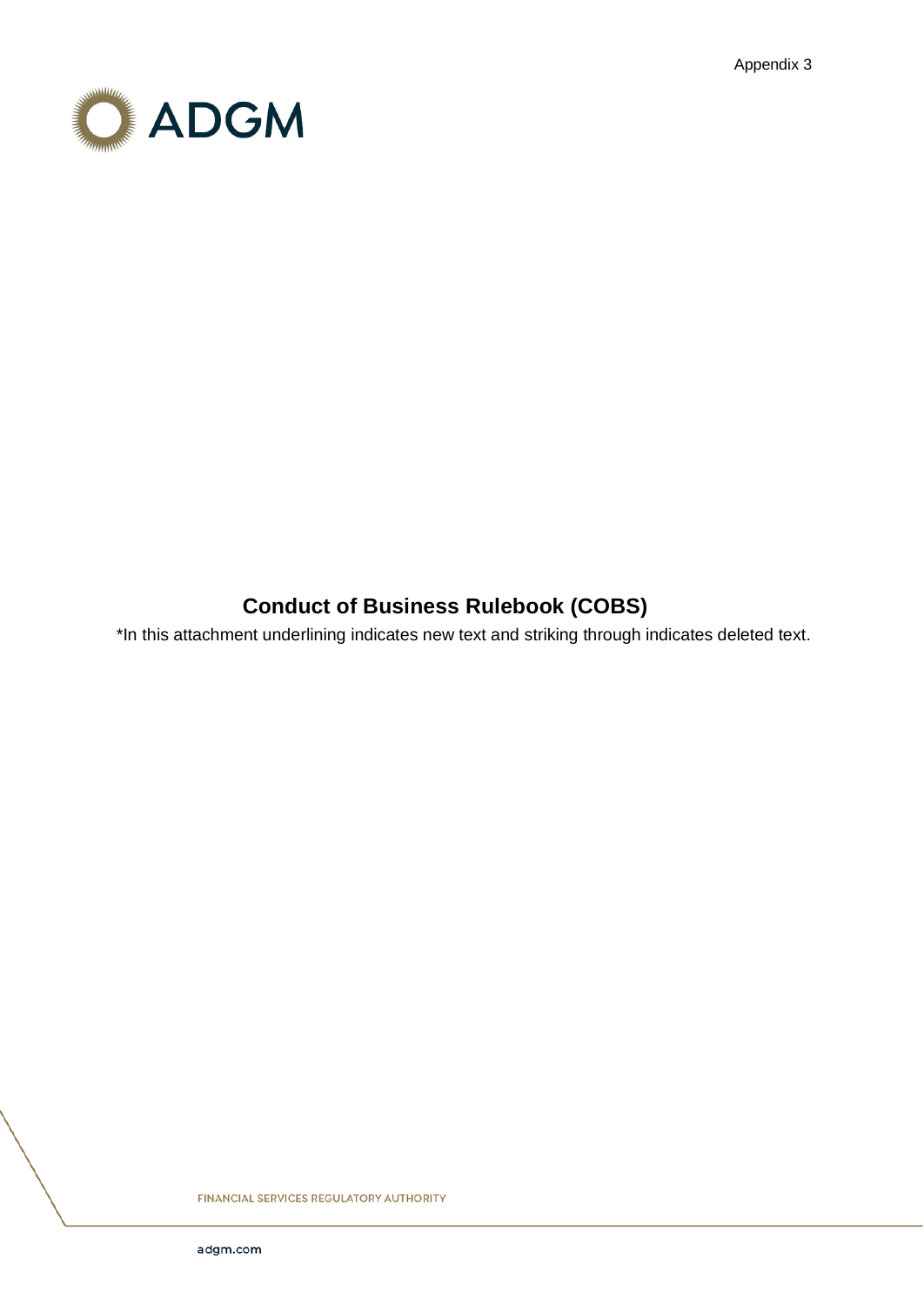# **3.3 Key Information and Client Agreement**

**…**

# **3.3.3 Information**

- (a) RuleChapter 12 sets out the core information that must be included in every Client Agreement and additional disclosure for certain types of activities to which this chapter applies.
- (b) An Authorised Person may either provide a Person with a copy of the proposed Client Agreement, or give that information in a separate form. If there are any changes to the terms and conditions of the proposed agreement, the Authorised Person must ensure that the Client Agreement to be signed with the Person accurately incorporates those changes.
- (c) An Authorised Person may consider it is reasonably impracticable to provide the key information to a Person if that Person requests the Authorised Person to execute a Transaction on a time critical basis. Where an Authorised Person has explained why it is impracticable to comply with the requirement to enter into a Client Agreement orally, it must maintain records to demonstrate to the Regulator that it has provided that information to the Client.

…

# **3.7 Record Keeping**

- 3.7.1 An Authorised Person must, for a minimum of six years, maintain sufficient records in relation to each activity and function of the Authorised Person. These must include, where applicable, the following:
	- (a) any Marketing Material issued by, or on behalf of, the Authorised Person;
	- (b) any Financial Instruments provided to or Regulated Activities carried out for the benefit of a Client and each advice or recommendation made to a Client;
	- (c) documents regarding Client classification under RuleChapter 2;
	- (d) a record of each Client Agreement including any subsequent amendments to it as agreed with the Client;

…

# **8. ADDITIONAL RULES: OPERATING AN MTF OR OTF**

…

# **8.2 Rules Applicable to MTF and OTF Operators – General**

8.2.1 In addition to the general requirements applicable to Authorised Persons in COBS, GEN and elsewhere in the Rules, an Authorised Person carrying on the Regulated Activity of Operating an MTF (an "MTF Operator") or an Authorised Person carrying on the Regulated Activity of Operating an OTF (an "OTF Operator") must comply with the following requirements applicable to a Recognised Body or Recognised Investment Exchange set out in the MIR rulebook, reading references to Recognised Bodies or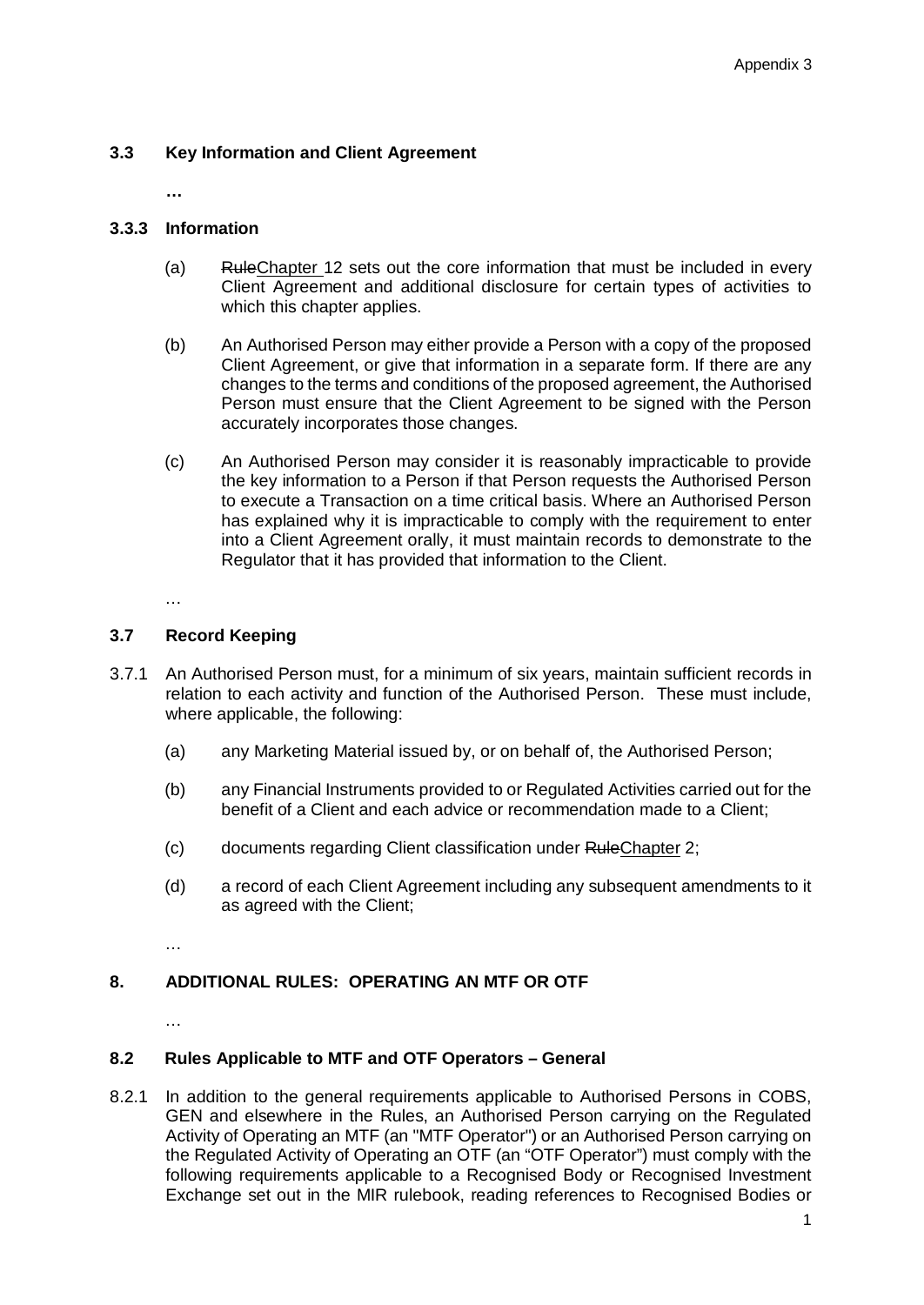Recognised Investment Exchanges in the relevant rules as if they were references to the MTF Operator or OTF Operator:

- (a) MIR 2.6 *(Operational systems and controls)*;
- (b) MIR 2.7.1 and 2.7.2 (*Transaction recording*);
- (c) MIR 2.8 (*Membership criteria and access*);
- (d) MIR 2.9 (*Financial crime and market abuse*);
- (e) MIR 2.11 (*Rules and consultation*);
- (f) MIR 3.3 (*Fair and orderly trading*);
- (g) MIR 3.5 (*Pre-trade transparency obligations*);
- (h) MIR 3.6 (*Post-trade transparency obligations*);
- (gi) MIR 3.7 (*Public disclosure)*;
- (hj) MIR 3.8 (*Settlement and Clearing Services*);
- (ik) MIR 3.10 (*Default Rules*).; and
- (l) MIR 3.11 (*Use of Price Reporting Agencies*).

#### **Guidance**

- 1. Depending upon an MTF Operator's or OTF Operator's model, the operation of MIR 3.8 (for the purposes of its settlement arrangements) may significantly extend into considerations related to MIR 4.3 (as provided for in MIR 3.8).
- 2. In assessing whether an MTF Operator or OTF Operator complies with the requirements set out above, the Regulator will take into account the general principle that users of an MTF anticipate less comprehensive regulatory protections, and users of an OTF less again.
- 8.2.2 An MTF that admits to trading Securities that are offered by way of an Exempt Offer under MKT Rule 4.3.1(13) must ensure that it has arrangements in place to:
	- (a) identify those Persons to whom the Exempt Offer was made;
	- (b) ensure that trading of the Securities subject to that Exempt Offer is restricted only to those Persons to whom the Exempt Offer was made;
	- (c) comply with MIR Rule 3.9.1 *(Admission to trading)*, as applicable in relation to the relevant Securities; and
	- (d) allow users of its market to obtain Inside Information relevant to the Securities.

#### **Guidance**

MKT Rule 4.3.1(13) provides for the specific circumstance where an Exempt Offer can be directed to fewer than 200 Persons, but where the Securities are to be admitted to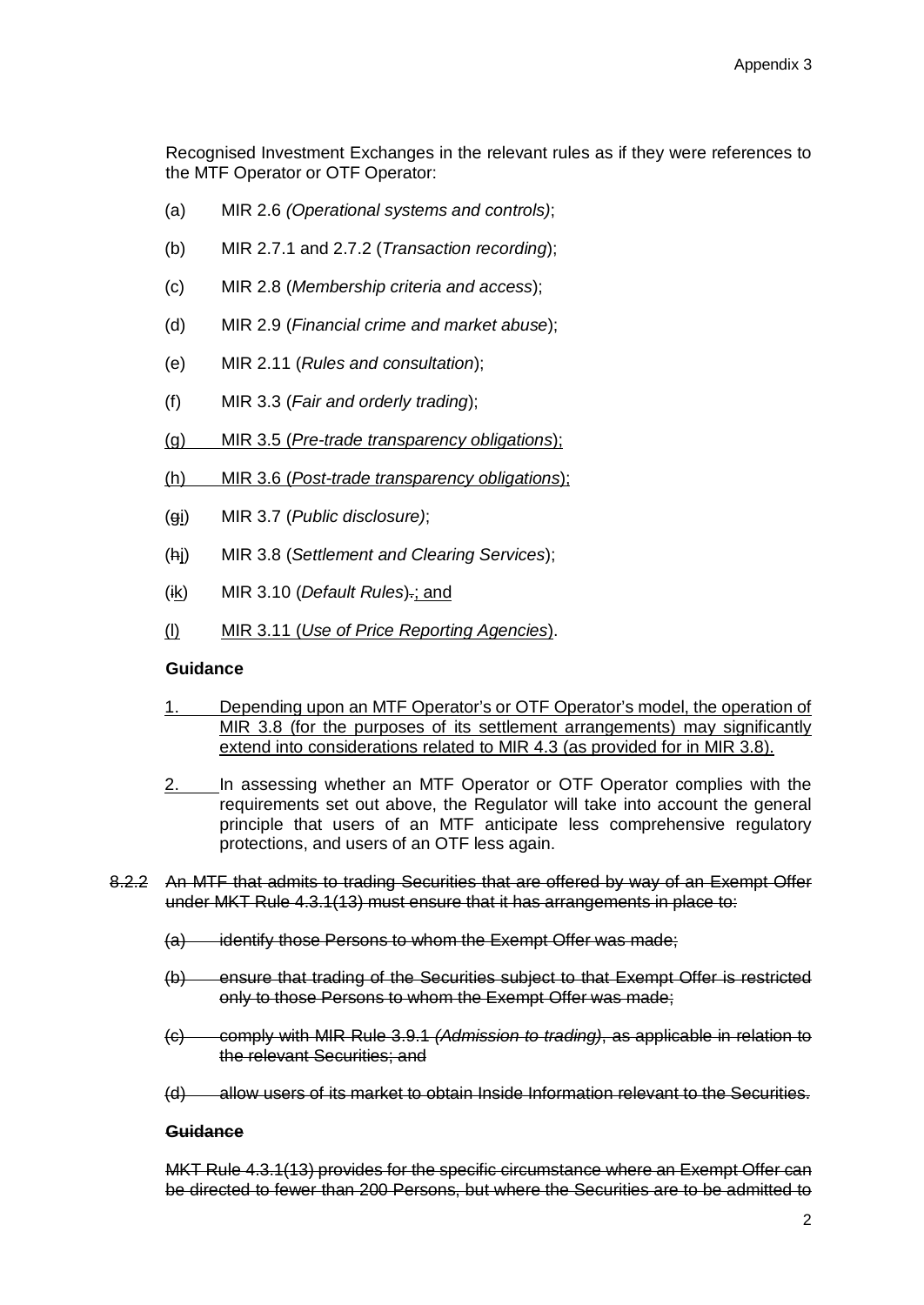trading on MTF. An Issuer seeking admission to trading of its Securities on an MTF may also, pursuant to MKT Rule 4.3.3, utilise an Exempt Offer that relies on one or more of the circumstances within MKT Rule 4.3.1 (for example, make a simultaneous Exempt Offer to 200 Persons and a number of Professional Clients, under MKT Rules  $4.3.1(1)$  and  $(13)$ ).

#### 8.3 [**Deleted]. Rules Applicable to MTF and OTF Operators – Transparency**

- 8.3.1 (a) An MTF Operator or OTF Operator must disclose to its members and the public as appropriate, on a continuous basis during normal trading, the following information relating to trading of Investments on its MTF or OTF:
	- $(i)$  the current bid and offer prices and volume;
	- (ii) the depth of trading interest shown at the prices and volumes advertised through its systems for the Investments; and
	- (iii) any other information relating to Investments which would promote transparency relating to trading.
	- (b) The Regulator may waive or modify the disclosure requirement in Rule 8.3.1 in relation to certain transactions where the order size is predetermined, exceeds a pre-set and published threshold level and the details of the exemption are made available to an MTF Operator or OTF Operator's members and the public.
	- (c) In assessing whether an exemption from pre-trade disclosure should be allowed, the Regulator will take into account factors such as:
		- $(i)$  the level of order threshold compared with normal market size for the Investment;
		- (ii) the impact such an exemption would have on price discovery, fragmentation, fairness and overall market quality;
		- (iii) whether there is sufficient transparency relating to trades executed without pre-trade disclosure (as a result of orders executed on execution platforms without pre-trade transparency), whether or not they are entered in transparent markets;
		- (iv) whether the MTF Operator or OTF Operator supports transparent orders by giving priority to transparent orders over dark orders, for example, by executing such orders at the same price as transparent orders; and
		- (v) whether there is adequate disclosure of details relating to dark orders available to members and other participants on the Facility to enable them to understand the manner in which their orders will be handled and executed on the Facility.
	- (d) When making disclosure, an MTF Operator or OTF Operator must adopt a technical mechanism by which the public can differentiate between transactions that have been transacted in the central order book and transactions that have been reported to the Facility as off-order book transactions. Any transactions that have been cancelled pursuant to its rules must also be identifiable.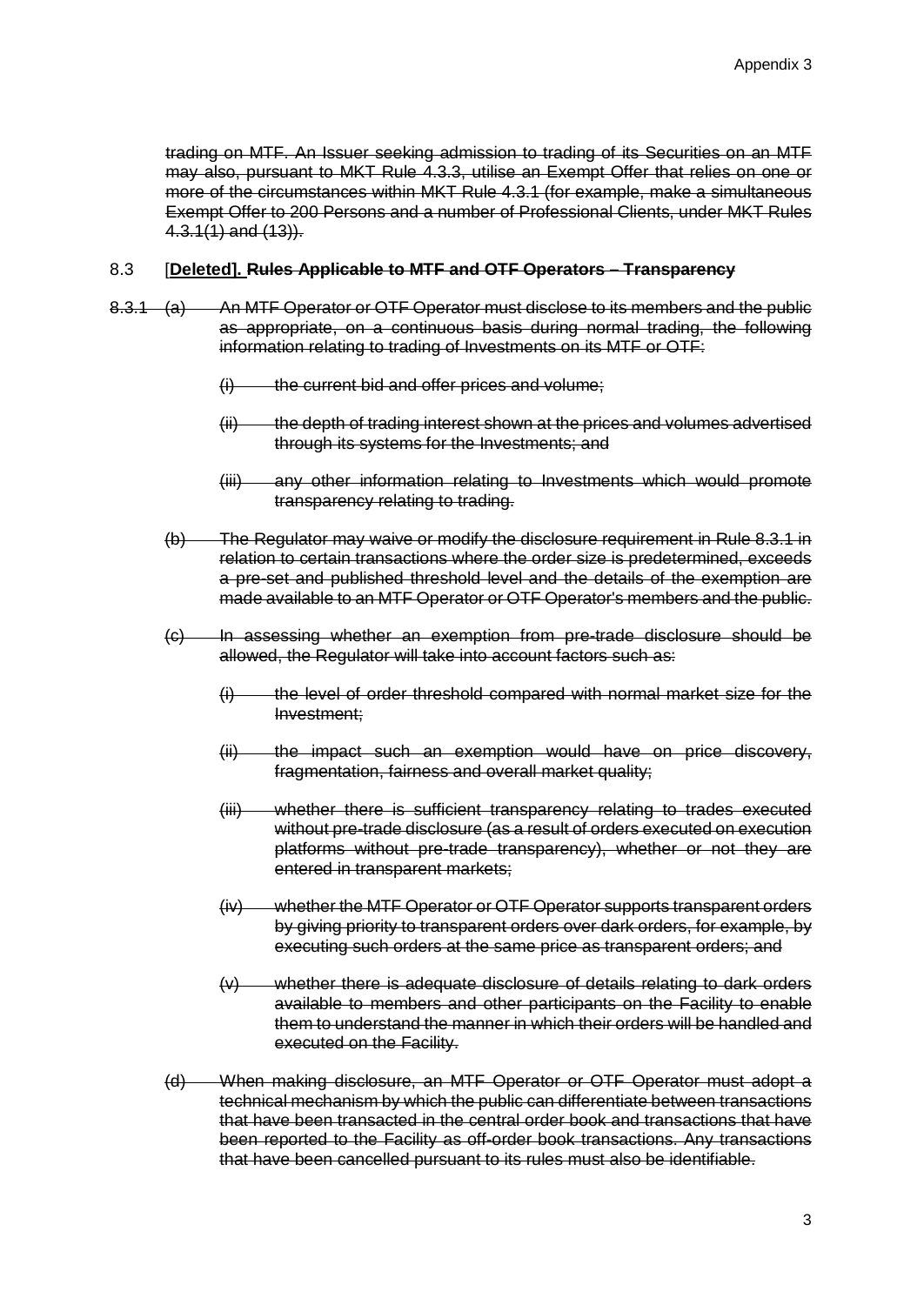- (e) An MTF Operator or OTF Operator must use appropriate mechanisms to enable pre trade information to be made available to the public in an easy to access and uninterrupted manner at least during business hours. An MTF Operator or OTF Operator may charge a reasonable fee for the information which it makes available to the public.
- 8.3.2 MTF Operator or OTF Operator must disclose the price, volume and time of the transactions executed in respect of Investments to the public as close to real-time as is technically possible on reasonable commercial terms and on a non-discretionary basis. An MTF Operator or OTF Operator must use adequate mechanisms to enable post-trade information to be made available to the public in an easy to access and uninterrupted manner at least during business hours. An MTF Operator or OTF Operator may charge a reasonable fee for the information which it makes available to the public.

…

# **8.5 Rules Applicable to MTF Operators**

- 8.5.1 The following rules shall not apply to MTF Operators in respect of transactions concluded under the rules governing an MTF between its members or participants or between the MTF and its members or participants in relation to the use of the MTF, except that members of or participants in the MTF shall comply with such obligations with respect to their Clients when, acting on behalf of their Clients, they execute their orders through the systems of an MTF as stated in the following provisions:MTF's rules between:
	- (a) its members or participants; or
	- (b) the MTF and its members or participants in relation to the use of the MTF:
		- (ai) Rule 3.4 (*Suitability*);
		- (bii) Rule 6.5 (*Best Execution*);
		- (ciii) Rule 6.7 (*Aggregation and Allocation*); and
		- (div) Chapter 12 (*Key Information and Client Agreement*),

except that members of, or participants in, the MTF shall comply with such obligations with respect to their Clients when, acting on behalf of their Clients, they execute their orders through the systems of the MTF.

…

#### **8.6 Rules Applicable to OTF Operators**

- 8.6.1 An OTF Operator may engage in matched principal trading in bonds, structured finance products,:
	- (a) operate an OTF for Derivatives, Debentures, Structured Products, Emissions Instruments, and other derivatives investments as specified by the Regulator; and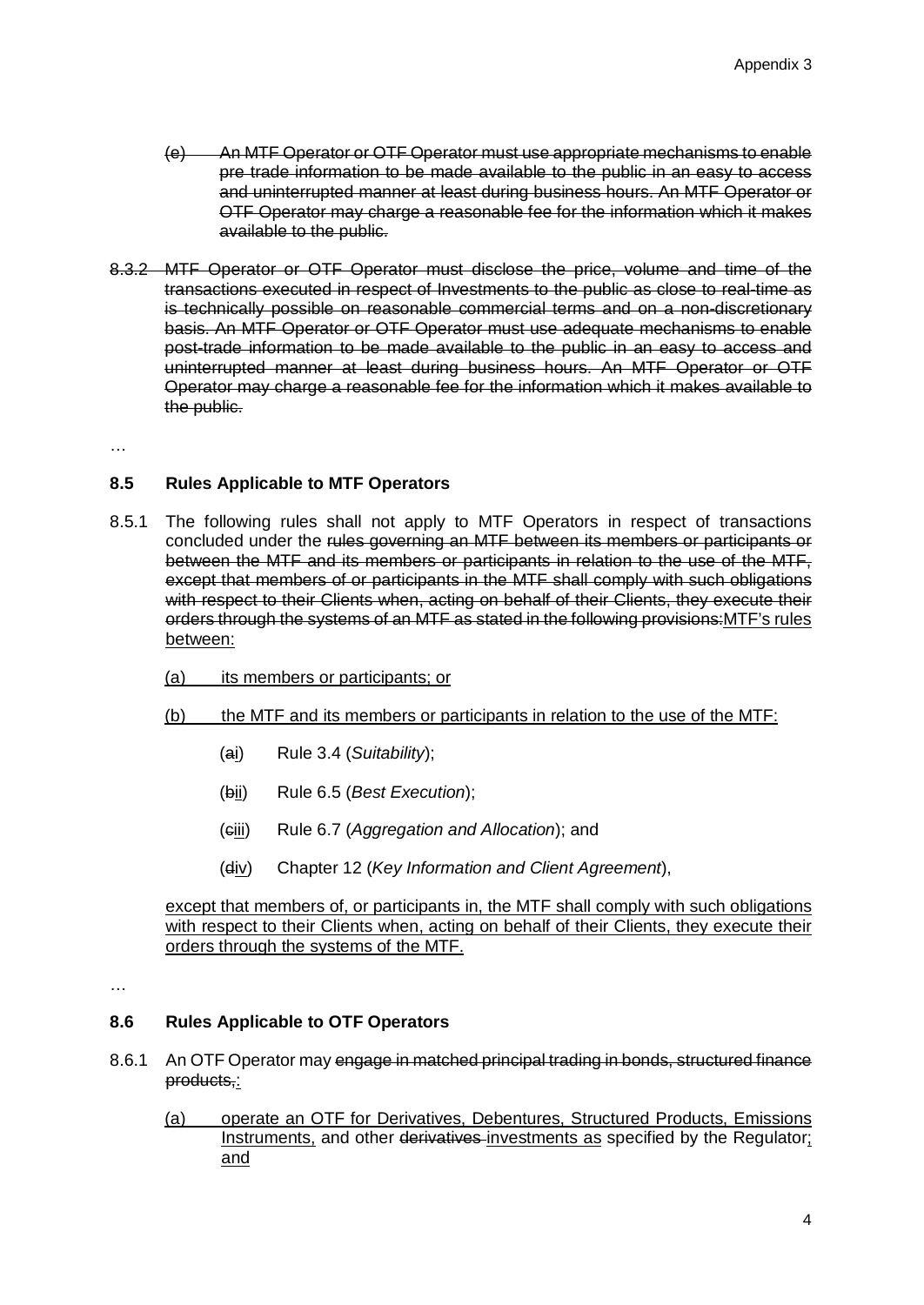- (b) engage in Dealing as Matched Principal trading in the investments referred to in (a) only where the Client has, or all its Clients have, consented to the process.
- 8.6.2 An OTF Operator shall not use matched principal trading to execute Client orders in an OTF in Dderivatives pertaining to a class of derivatives that has been declared subject to the Clearing obligation in accordance with the Regulations.

….

#### **17. ADDITIONAL RULES – AUTHORISED PERSONS CONDUCTING A REGULATED ACTIVITY IN RELATION TO VIRTUAL ASSETS**

…

- 17.1.2 An Authorised Person conducting a Regulated Activity in relation to Virtual Assets must comply with all requirements applicable to Authorised Persons in the following Rulebooks, unless the requirements in this chapter expressly provide otherwise –
	- (a) this Conduct of Business Rulebook (COBS);

….

- (e) the Rules Code of Market Conduct (CRMC), made by the Regulator in accordance with section 96 of the *Financial Services and Markets Regulations* 2015.
- 17.1.3 For the purposes of an Authorised Person conducting a Regulated Activity in relation to Virtual Assets, all references to -
	- (a) "Client Investments" in GEN shall be read as encompassing "Virtual Asset" or "Virtual Assets", as applicable; and
	- (b) "Financial Instruments" in RMC shall be read as references to "Virtual Asset" or "Virtual Assets", as applicable.

…

# **17.5 Technology Governance and Controls**

An Authorised Person conducting a Regulated Activity in relation to Virtual Assets must, as a minimum, have in place systems and controls with respect to the following:

Virtual Asset Wallets

- (a) Procedures describing the creation, management and controls of Virtual Asset wallets, including:
	- (i) wallet setup/configuration/deployment/deletion/backup and recovery;
	- (ii) wallet access privilege management;
	- (iii) wallet user management;
	- (iv) wallet rules and limit determination, review and update; and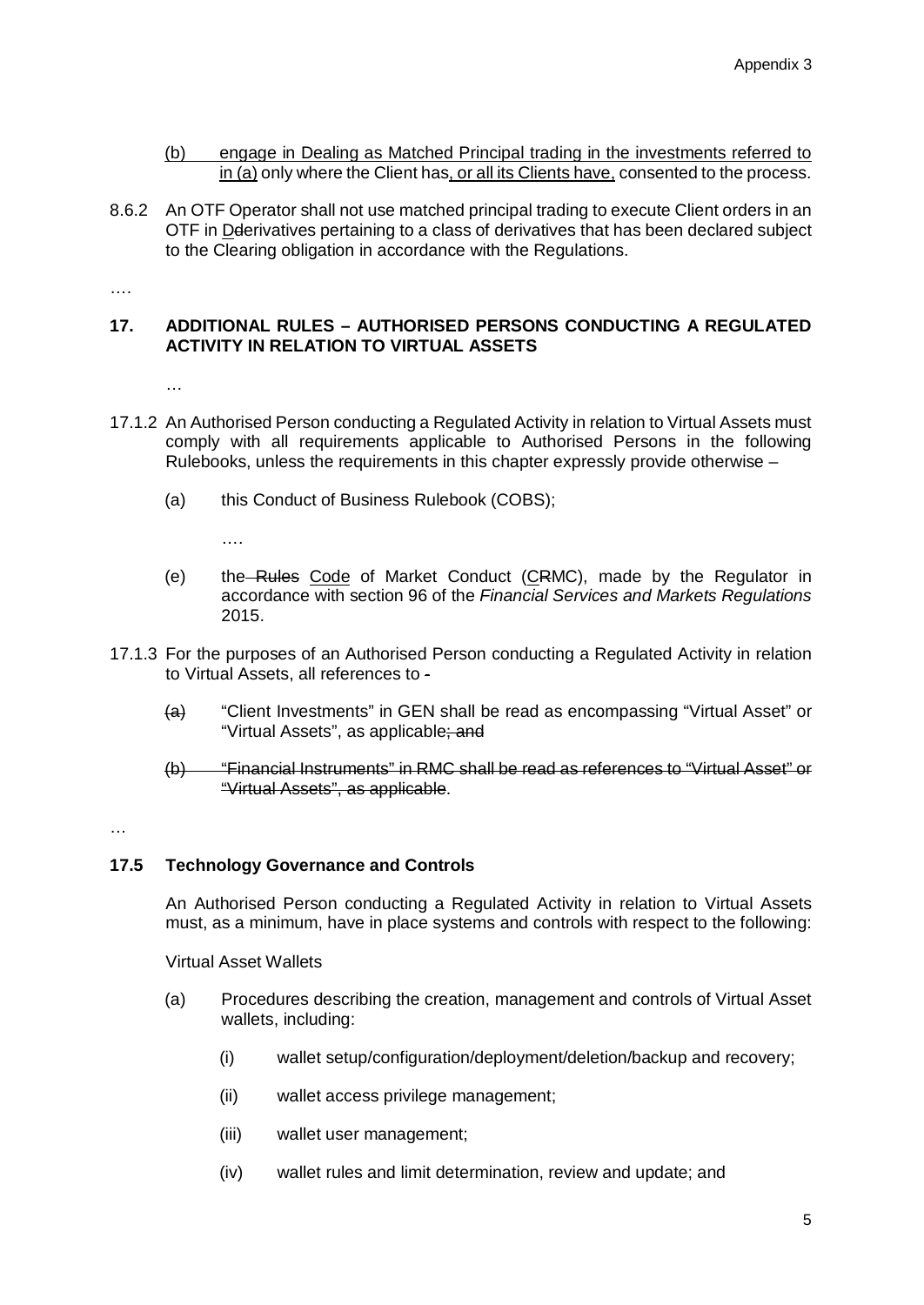(v) wallet audit and oversight.

Private and public keys

- (b) Procedures describing the creation, management and controls of private and public keys, including:
	- (i) private key generation;
	- (ii) private key exchange;
	- (iii) private key storage;
	- (iv) private key backup;
	- (v) private key destruction; and
	- (vi) private key access management.;
	- (vii) public key sharing; and

(viii) public key re-use.

…

#### **17.6 Additional disclosure requirements**

- 17.6.1 Prior to entering into an initial Transaction for, on behalf of, or with a Client, an Authorised Person conducting a Regulated Activity in relation to Virtual Assets shall must disclose in a clear, fair and not misleading manner all material risks associated with (i) its products, services and activities (ii) Virtual Assets generally and (iii) the Accepted Virtual Asset that is the subject of the Transaction.
- 17.6.2 The risks to be disclosed pursuant to Rule 17.6.1 include, but are not limited to, the following -
	- (a) Virtual Assets not being legal tender or backed by a government;
	- (b) the value, or process for valuation, of Virtual Assets, including the risk of a Virtual Asset having no value;
	- (c) the volatility and unpredictability of the price of Virtual Assets relative to Fiat Currencies;
	- (d) that trading in Virtual Assets may be susceptible to irrational market forces;
	- (e) that the nature of Virtual Assets may lead to an increased risk of Financial Crime;
	- (f) that the nature of Virtual Assets may lead to an increased risk of cyber-attack;
	- (g) there being limited or, in some cases, no mechanism for the recovery of lost or stolen Virtual Assets;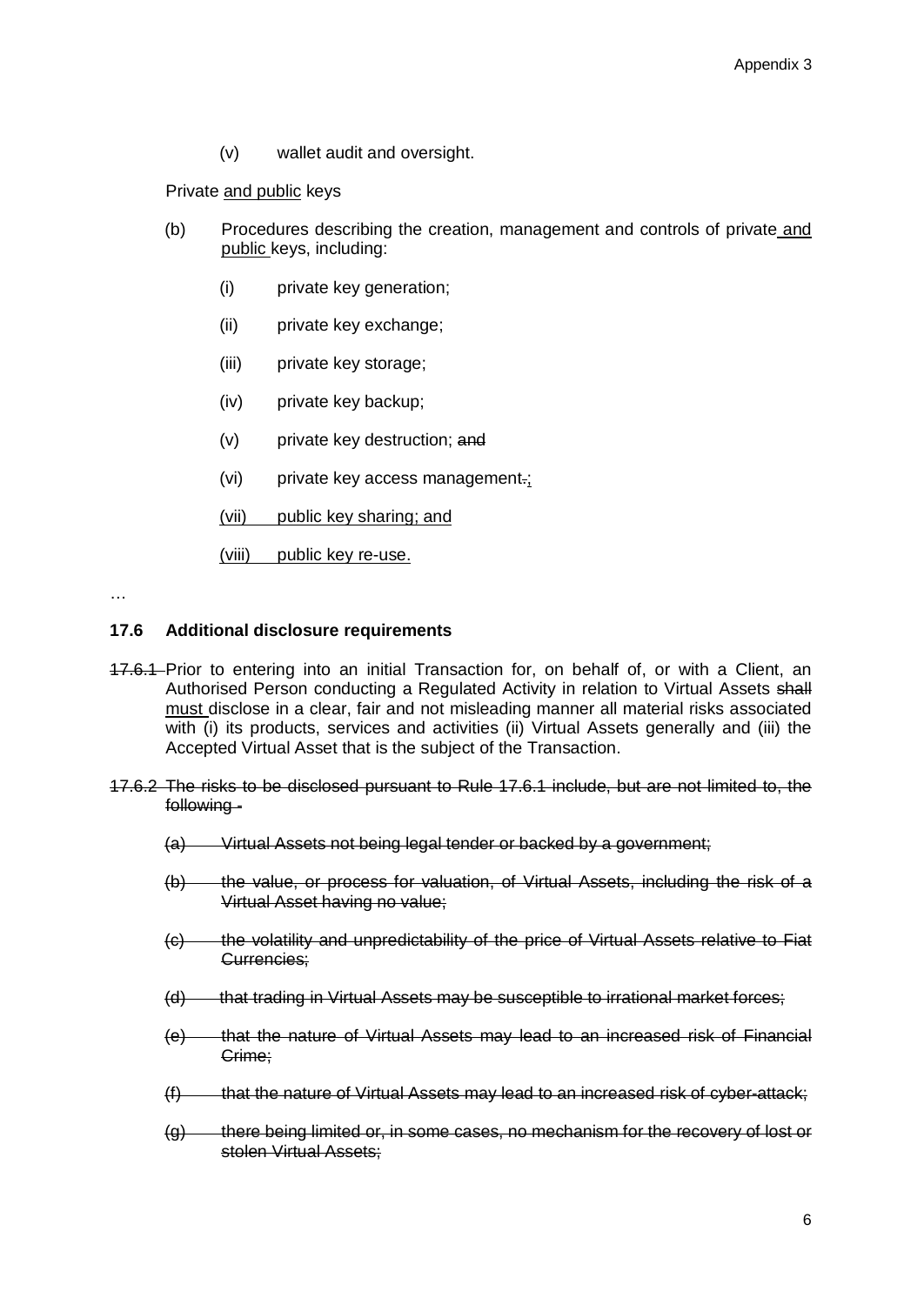- (h) the risks of Virtual Assets being transacted via new technologies, (including distributed ledger technologies ('DLT')) with regard to, among other things, anonymity, irreversibility of transactions, accidental transactions, transaction recording, and settlement;
- (i) that there is no assurance that a Person who accepts a Virtual Asset as payment today will continue to do so in the future;
- (j) that the nature of Virtual Assets means that technological difficulties experienced by the Authorised Person may prevent the access or use of a Client's Virtual Assets;
- (k) any links to Virtual Assets related activity outside ADGM, which may be unregulated or subject to limited regulation; and
- (l) any regulatory changes or actions by the Regulator or Non-ADGM Regulator that may adversely affect the use, transfer, exchange, and value of a Virtual Asset.

#### **17.7 Additional Rules Applicable to an Authorised Person Operating a Multilateral Trading Facility in relation to Virtual Assets**

…

17.7.2 An Authorised Person that is Operating a Multilateral Trading Facility in relation to Virtual Assets must comply with the requirements set out in COBS, Chapter 8, save for Rules 8.4.6 and 8.6.

…

- 17.7.4 An Authorised Person that is Operating a Multilateral Trading Facility in relation to Virtual Assets must comply with the following requirements set out in MIR, Chapter 5-
	- :
	- (a) Rules 5.1 5.3; and
	- (b) Rule 5.4.1, in the circumstances identified in Items  $48, 19, 20, 2324$  (a) and (b), 26, 27, 3128, 32, 33, 34, 3635, 37, 38, 39, 40, 42,4441, 43, 45, 46, 47, 48, 49, 5450, 52, 53, 54, 5655, 57, 58, 59, 60, 61 and 6462.

…

# **21. ADDITIONAL RULES FOR ADMINISTERING A SPECIFIED BENCHMARK OR PROVIDING INFORMATION IN RELATION TO A SPECIFIED BENCHMARK**

# **21.1 Application**

- 21.1.1 This chapter applies to an Authorised Person conducting the Regulated Activity of Administering a Specified Benchmark or the Regulated Activity of Providing Information in Relation to a Specified Benchmark.
- 21.1.2 In addition to the general requirements applicable to Authorised Persons set out elsewhere in the Rules, an Authorised Person carrying on the Regulated Activity of Administering a Specified Benchmark (for the purposes of this chapter, a "Benchmark Administrator") or an Authorised Person carrying on the Regulated Activity of Providing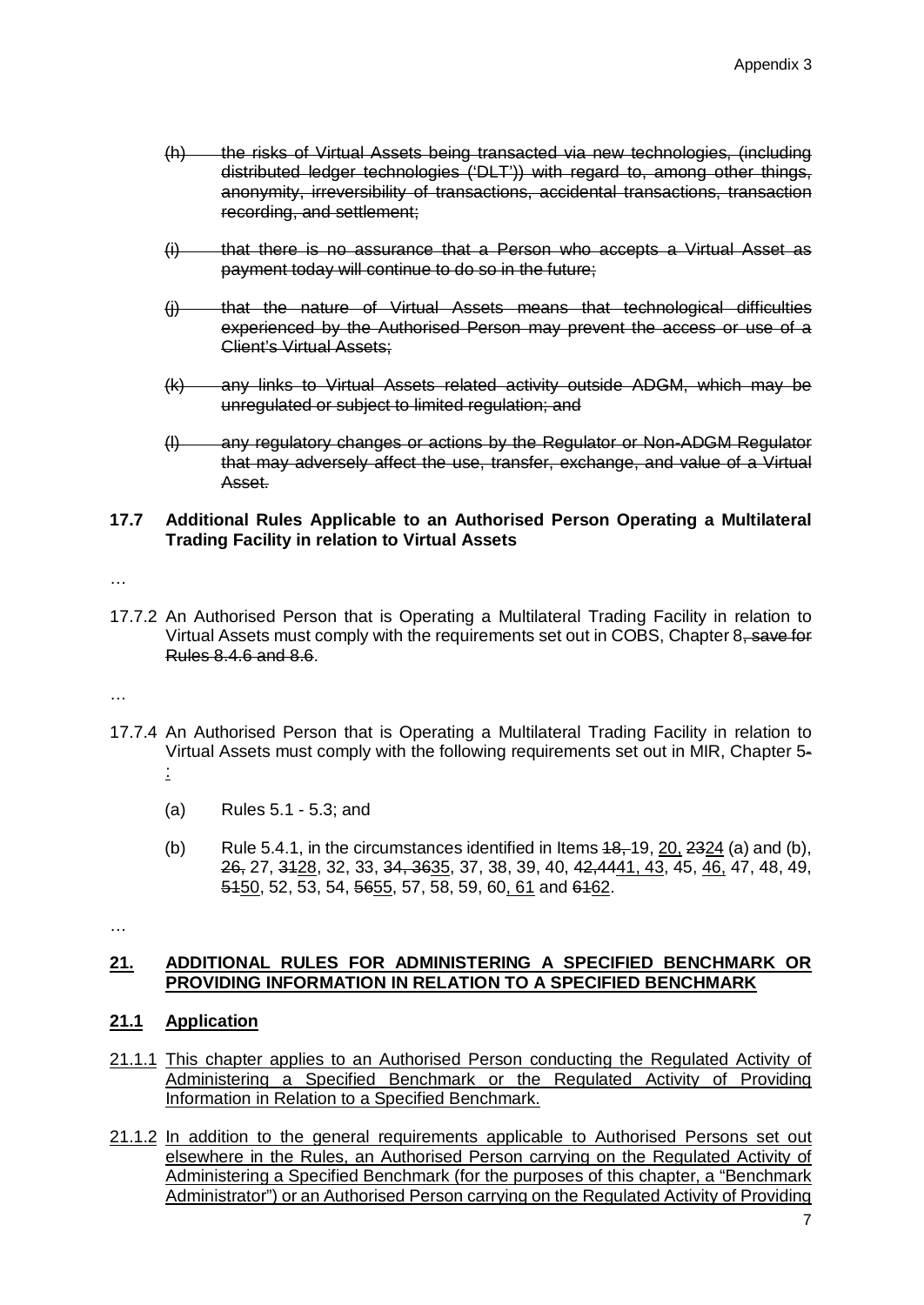Information in Relation to a Specified Benchmark (for the purposes of this chapter, a "Specified Benchmark Information Provider") must comply with this chapter, as applicable.

# **21.2 Specifying a Specified Benchmark**

21.2.1 The Regulator may determine and maintain a list of Benchmarks which are Specified Benchmarks. When determining whether a Benchmark is a Specified Benchmark, the Regulator will have regard to, amongst other factors, the size of the underlying market relevant to the Benchmark and the total value of contracts which reference the Benchmark.

# **21.3 Administering a Specified Benchmark**

# 21.3.1 **Application**

This section applies to a Benchmark Administrator.

# **Organisational and governance requirements**

# 21.3.2 A Benchmark Administrator must:

- (a) maintain effective organisational and governance arrangements that enable it to carry out the activity of Administering a Specified Benchmark;
- (b) maintain the integrity of the market, including by way of contractual certainty of contracts which reference the Specified Benchmark it administers;
- (c) maintain effective organisational and administrative arrangements for:
	- (i) ensuring the confidentiality and integrity of the information used and processes followed in the course of determining the Specified Benchmark it administers; and
	- (ii) identifying and managing any conflicts of interest that arise, or may arise, from the process of administering the Specified Benchmark it administers; and
- (d) appoint a benchmark administration manager with adequate resources and expertise for the purposes of managing the oversight of the Benchmark Administrator's compliance with these Rules.

#### 21.3.3 **Information used by a Benchmark Administrator for the purposes of determining a Specified Benchmark**

# A Benchmark Administrator must:

- (a) ensure that a Specified Benchmark it administers is determined using adequate information, including to the extent that such information is:
	- (i) representative of the state of the market that the Specified Benchmark references; and
	- (ii) made available by reputable, reliable and resilient data sources;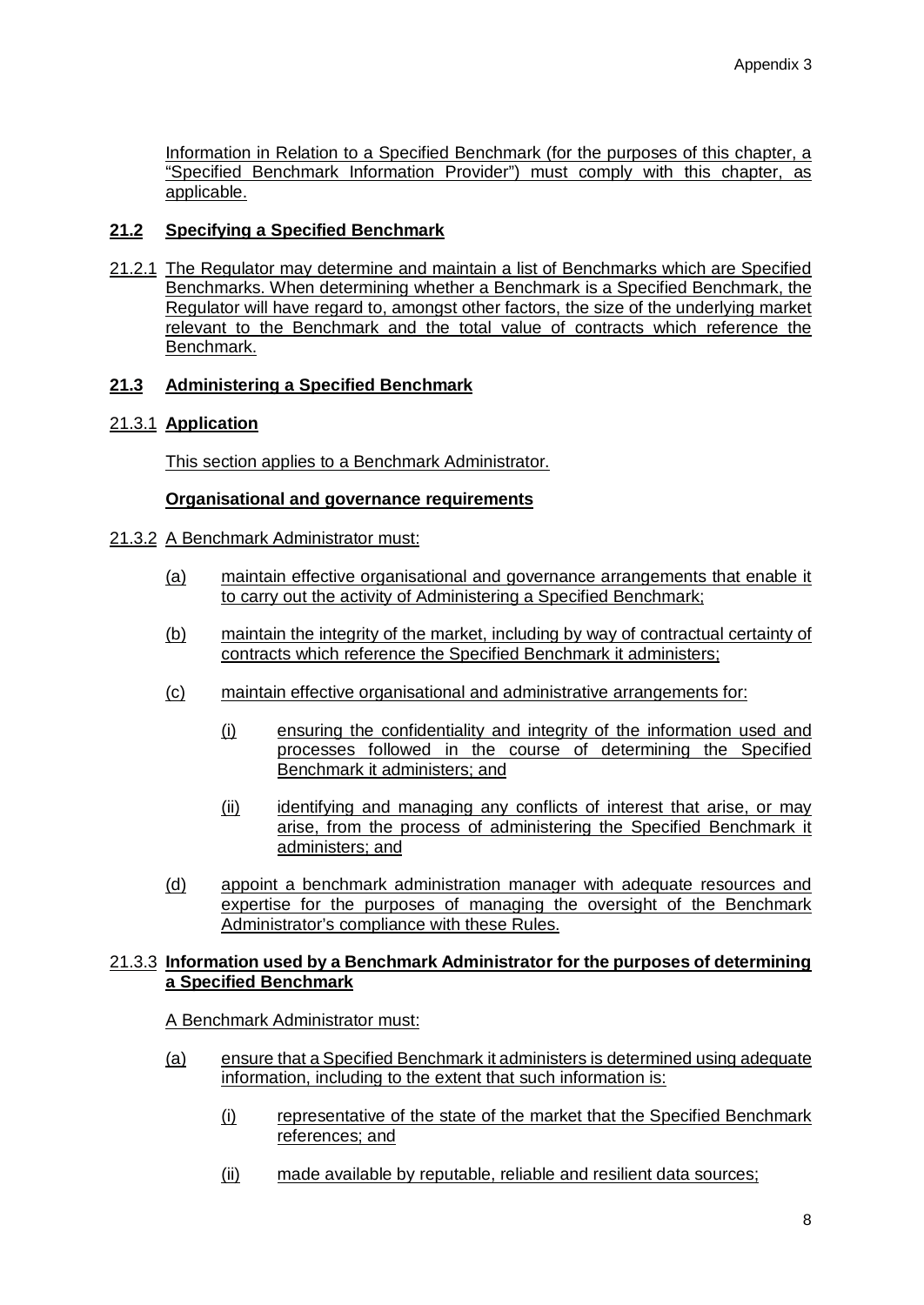- (b) be able to identify, at any stage, all Persons providing information in relation to the Specified Benchmark it administers;
- (c) be able to provide to the Regulator all information (including in (b) above) used to determine a Specified Benchmark it administers, on a daily basis, or as often as such determinations are made; and
- (d) provide to the Regulator information pertaining to the activity in the underlying markets relevant to a Specified Benchmark it administers, on a quarterly basis, or as otherwise requested by the Regulator.

# 21.3.4 **Monitoring, surveillance and reporting**

A Benchmark Administrator must have effective arrangements:

- (a) that enable the regular monitoring and surveillance of the information, and source of information, used in the process of determining the Specified Benchmark it administers;
- (b) for the monitoring, and reporting, of any conduct that influences, or attempts to influence, the value, or process for the determination, of the Specified Benchmark it administers, including in circumstances where such conduct is false, misleading or manipulative;

# **Guidance**

A Benchmark Administrator should consider the reporting and escalation mechanisms between itself and its benchmark administration manager, as well as its process for the internal reporting of such conduct to its senior management.

- (a) for taking appropriate action against any Person providing information in relation to the Specified Benchmark it administers, where it suspects, or has formed a view that, a Person has engaged in any conduct that influences, or attempts to influence, the value, or process of the determination of the Specified Benchmark administered by the Benchmark Administrator, including in circumstances where such conduct is false, misleading or manipulative;
- (b) to report to the Regulator, as soon as reasonably practicable, the details of:
	- (i) any conduct identitied in Rule 21.3.4(b); and
	- (ii) any action it has taken under Rule 21.3.4(c);
- (c) that enable it to restrict or suspend any Person providing information in relation to the Specified Benchmark it administers, pursuant to any action it takes under Rule 21.3.4(c).

# **Guidance**

For the purposes of this Rule, any conduct that influences, or attempts to influence, the value, or process for the determination, of a Specified Benchmark in a manner that is false, misleading or manipulative, includes conduct referred to in section 104 of FSMR.

# 21.3.5 **Benchmark Administrator rules and practice standards**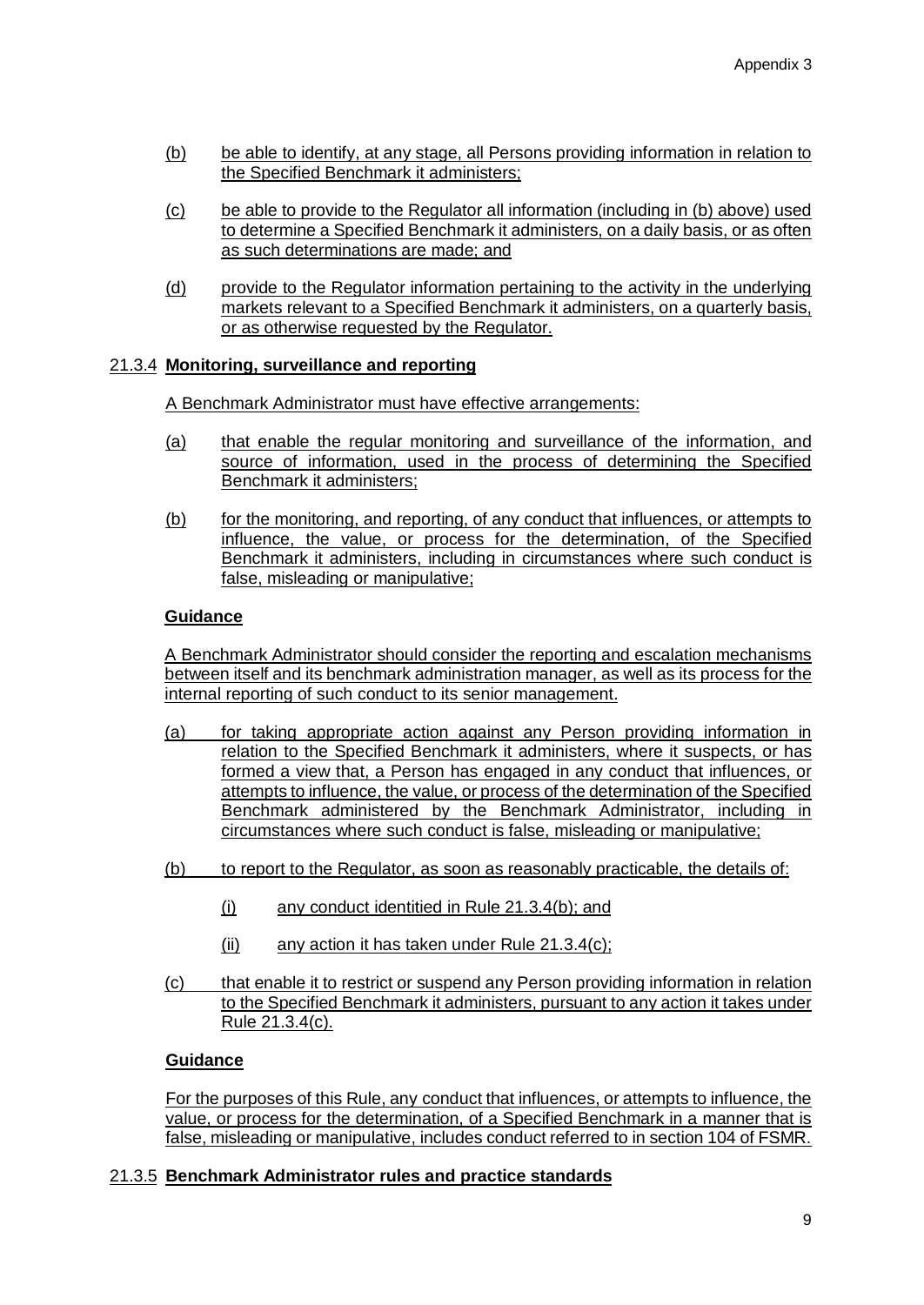The Benchmark Administrator must:

- (a) in relation to the Specified Benchmark it administers, develop rules and practice standards which set out the responsibilities, including those applicable under the Rules for:
	- (i) Specified Benchmark Information Providers;
	- (ii) other Persons providing information in relation to a Specified Benchmark from outside the ADGM; and
	- (iii) the Benchmark Administrator;

#### **Guidance**

- 1. For the purposes of this Rule 21.3.5(a), a Benchmark Administrator should note the requirements set out in section 104 of FSMR, and, as applicable, Rules 21.4.2, 21.4.3 and 21.4.4.
	- (a) undertake regular periodic reviews of:
		- (i) the rules and practice standards referred to under Rule 21.3.5(a);
		- (ii) the setting, and definition of, the Specified Benchmark it administers; and
		- (iii) where applicable, the composition of any panel of Persons that provide information in relation to the Specified Benchmark it administers, and the process for providing such information;
	- (b) before making any changes as a result of a review referred to under Rule 21.3.5(b):
		- (i) obtain written consent from the Regulator to make such changes;
		- (ii) after obtaining written consent from the Regulator, publish a draft of the proposed changes and a notice that representations relating to the proposed changes may be submitted to the Benchmark Administrator within a specified period of time; and
		- (iii) have appropriate regard to any such representations so made;
	- (c) ensure that it can, with reasonable certainty, contractually enforce the rules and practice standards referred to under Rule 21.2.5(a).
- 2. Where:
	- (a) a Specified Benchmark is determined solely on the basis of information obtained from a market operated by a Recognised Body, a Multilateral Trading Facility or an Organised Trading Facility; and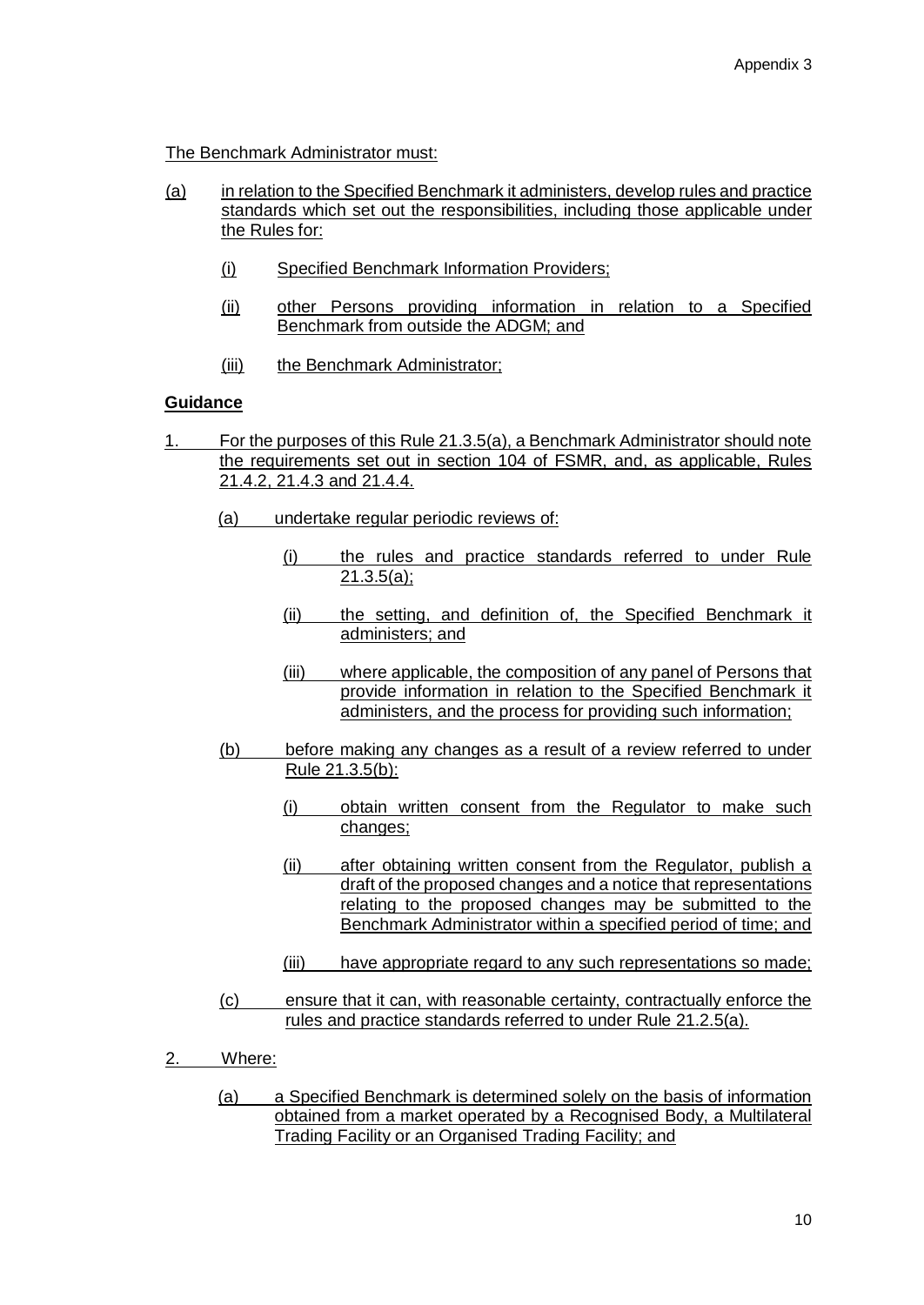- (b) the Benchmark Administrator for that Specified Benchmark is also that Recognised Body, Multilateral Trading Facility, or Organised Trading Facility;
- (c) the Benchmark Administrator may choose to incorporate the rules and practice standards required under Rule 21.3.5 into the rules of that Recognised Body, Multilateral Trading Facility, or Organised Trading Facility, provided that this does not affect the Benchmark Administrator's ability to comply with its regulatory obligations.

# 21.3.6 **Fair and non-discriminatory access to Specified Benchmarks**

- (a) A Benchmark Administrator must ensure that a user of a Specified Benchmark it administers (a "user") is granted non-discriminatory access to:
	- (i) relevant price and data feeds and information on the composition, methodology and pricing of the Specified Benchmark; and
	- (ii) licenses or other arrangements to use the Specified Benchmark.
- (b) Where a Benchmark Administrator charges a fee for access to the Specified Benchmark, access must be granted on reasonable commercial terms, and commeasurate to the price at which access is granted to, or at which the intellectual property rights are licensed to, other users or related persons, for the purposes of pricing, trading and clearing.
- (c) A Benchmark Administrator can charge different fees for access to the Specified Benchmark to different users, or related persons, only where this can be objectively justified on reasonable terms, including consideration of the quantity, scope, or field of use requested.

# **21.4 Specified Benchmark Information Providers**

# 21.4.1 **Application**

This section applies to a Specified Benchmark Information Provider.

# 21.4.2 **General Rules**

A Specified Benchmark Information Provider must:

- (a) have adequate governance arrangements to ensure that the information it provides in relation to a Specified Benchmark is not affected by any existing or potential conflict of interest, including, but not limited to, the Specified Benchmark Information Provider's exposure to any Specified Investment or Virtual Asset that uses the Specified Benchmark as a reference;
- (b) have adequate and effective systems and controls for ensuring that the integrity, accuracy and reliability of the information it provides in relation to the Specified Benchmark is maintained at all times;
- (c) have adequate arrangements in place for keeping records of communications of all information provided in relation to the Specified Benchmark, including, but not limited to, the provision of trade and order data, where applicable; and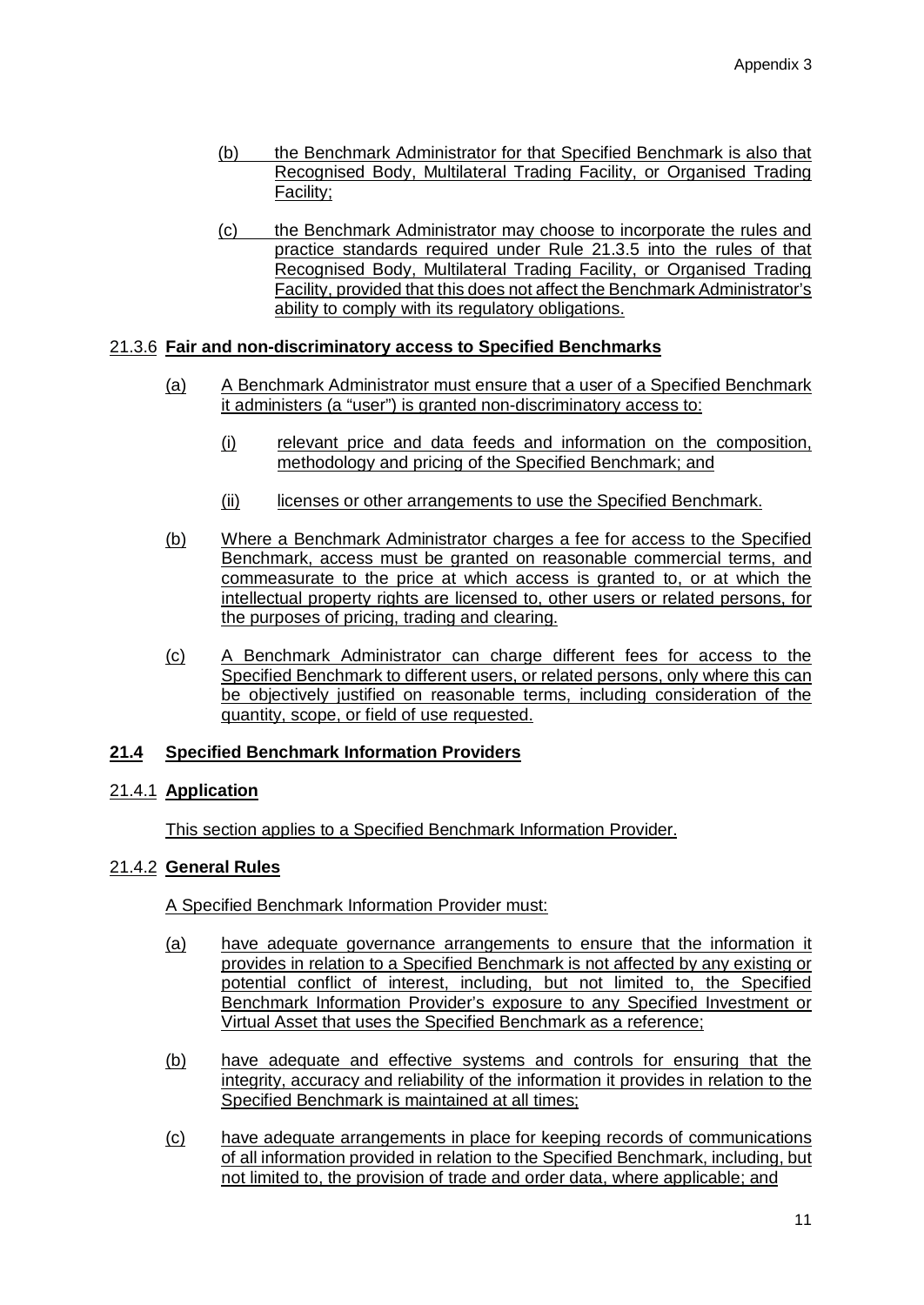(d) fully cooperate with the Authorised Person administering a Specified Benchmark, with the Regulator and with any other person receiving information from the Information Provider, in respect of matters relating to the administration of a Specified Benchmark, and make available upon request any relevant information and records.

# 21.4.3 **Exercise of judgment or discretion**

Where a Specified Benchmark Information Provider exercises judgment or discretion when providing information in relation to a Specified Benchmark, it must:

- (a) have adequate arrangements, including policies and procedures, guiding such use of judgement or exercise of discretion; and
- (b) retain records detailing the rationale for the exercise of any such judgement or discretion, whenever exercised.

# 21.4.4 **Specified Benchmark Information Providers – Price Reporting Agencies**

Where a Specified Benchmark Information Provider is also a Price Reporting Agency, the Authorised Person must comply with the requirements of MIR Rule 3.11.2, in addition to the Rules specified under this section 21.4.

# **22. ADDITIONAL RULES – AUTHORISED PERSONS CONDUCTING A REGULATED ACTIVITY IN RELATION TO SPOT COMMODITIES**

## **22.1 Application and Interpretation**

- 22.1.1 This chapter applies to an Authorised Person conducting a Regulated Activity in relation to Spot Commodities.
- 22.1.2 For the purposes of an Authorised Person conducting a Regulated Activity in relation to Spot Commodities, all references to "Client Investments" in GEN shall be read as references to "Spot Commodity" or "Spot Commodities", as applicable.

# **22.2 Accepted Spot Commodities**

- 22.2.1 An Authorised Person conducting a Regulated Activity in relation to Spot Commodities must only allow Accepted Spot Commodities.
- 22.2.2 For the purposes of determining whether in its opinion, a Spot Commodity meets the requirements of being an Accepted Spot Commodity, the Regulator will consider –
	- (a) the Authorised Person's requirements for, and standards used, in relation to responsible and sustainable sourcing, including adherence to internationally recognised certification standards, as applicable, to the relevant Spot Commodity (as set out in Rule 22.3;
	- (b) the market fundamentals in respect of the relevant Spot Commodity's market, including -
		- (i) its market practice and characteristics;
		- (ii) its liquidity, and depth and breadth of demand and supply;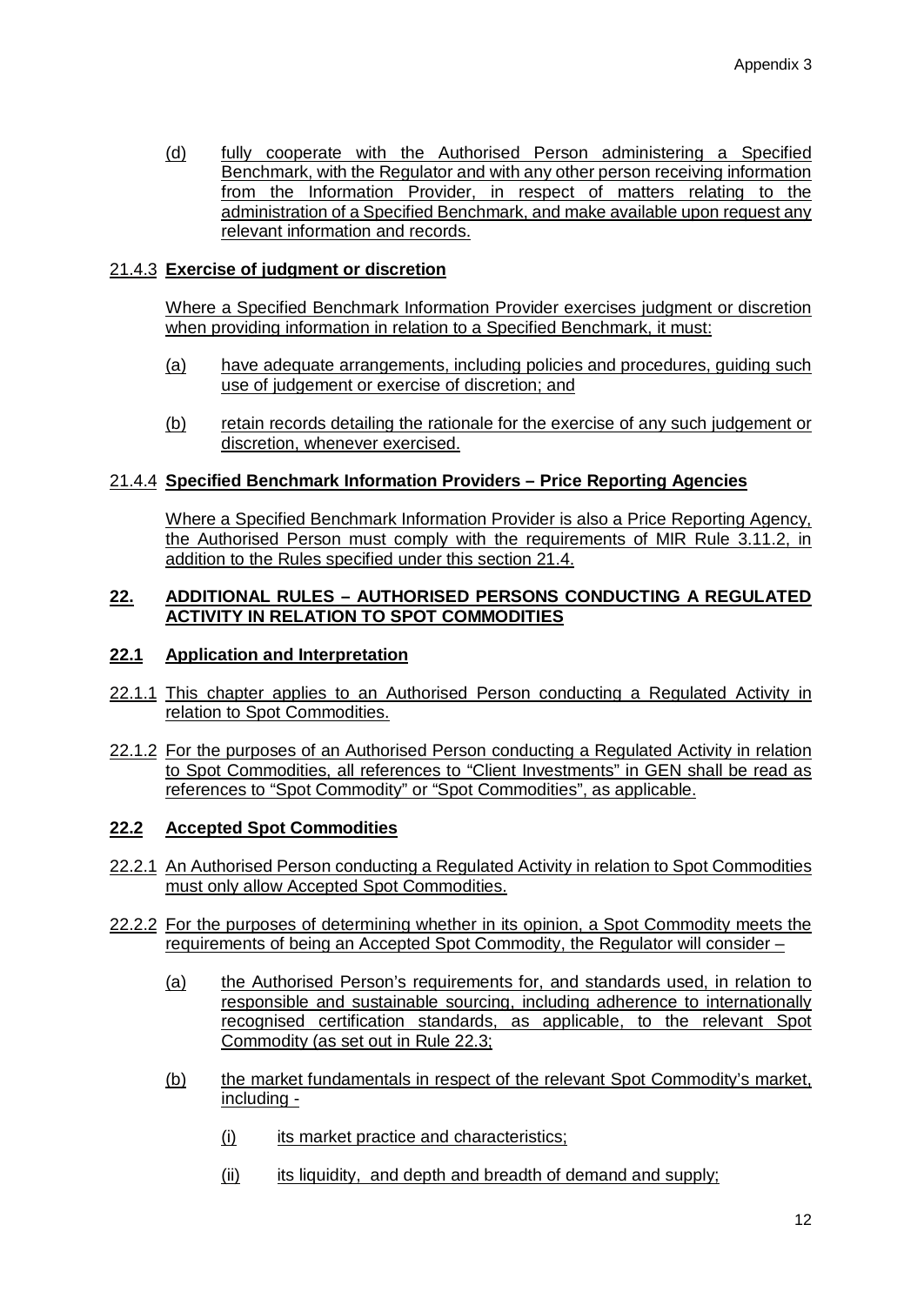- (iii) the number of active participants;
- (iv) market transparency; and
- (v) its fair and orderly operation; and
- (c) any other factors that, in the opinion of the Regulator, are to be taken into account in determining whether or not a Spot Commodity is appropriate for the purpose of the Authorised Person conducting a Regulated Activity in relation to a Spot Commodity.
- 22.2.3 For the purposes of this chapter, an Emissions Instrument deemed by the Regulator a carbon offset for the purposes of Section 258 of FSMR, may be deemed by the Regulator to be an Accepted Spot Commodity.

#### **22.3 Responsible and Sustainable Sourcing**

- 22.3.1 An Authorised Person must ensure compliance with appropriate standards for responsible and sustainable sourcing in regard to (i) its products, services and activities, (ii) activities of its users, and (iii) Accepted Spot Commodities.
- 22.3.2 An Authorised Person must
	- (a) have arrangements in place to ensure that it, and its market participants, are certified as compliant with:
		- (i) ISO 14001 (Environmental Management Systems (EMS));
		- (ii) OHSAS 18001 / ISO 45001 (Health & Safety Management); or
		- (iii) equivalent certification standards; and
	- (b) ensure its arrangements are aligned with the OECD's Due Diligence Guidance for Responsible Mineral Supply Chains (as applicable).

#### **22.4 Delivery and Storage Facilities**

- 22.4.1 An Authorised Person, and its participants, must only use delivery and/or storage facilities for Accepted Spot Commodities from:
	- (a) within the ADGM, or
	- (b) other appropriate jurisdictions that can meet the requirements of Rule 22.4.2.
- 22.4.2 For the purposes of Rule 22.4.1, any delivery and/or storage facility used by an Authorised Person must be a facility in relation to which –
	- (a) where the delivery and/or storage facility operates from outside ADGM, it operates under rules and regulations equivalent to those applying in the Abu Dhabi Global Market;
	- (b) the delivery and/or storage facility will, at all times, comply with all applicable laws in the relevant jurisdiction or elsewhere, including in particular and without limitation: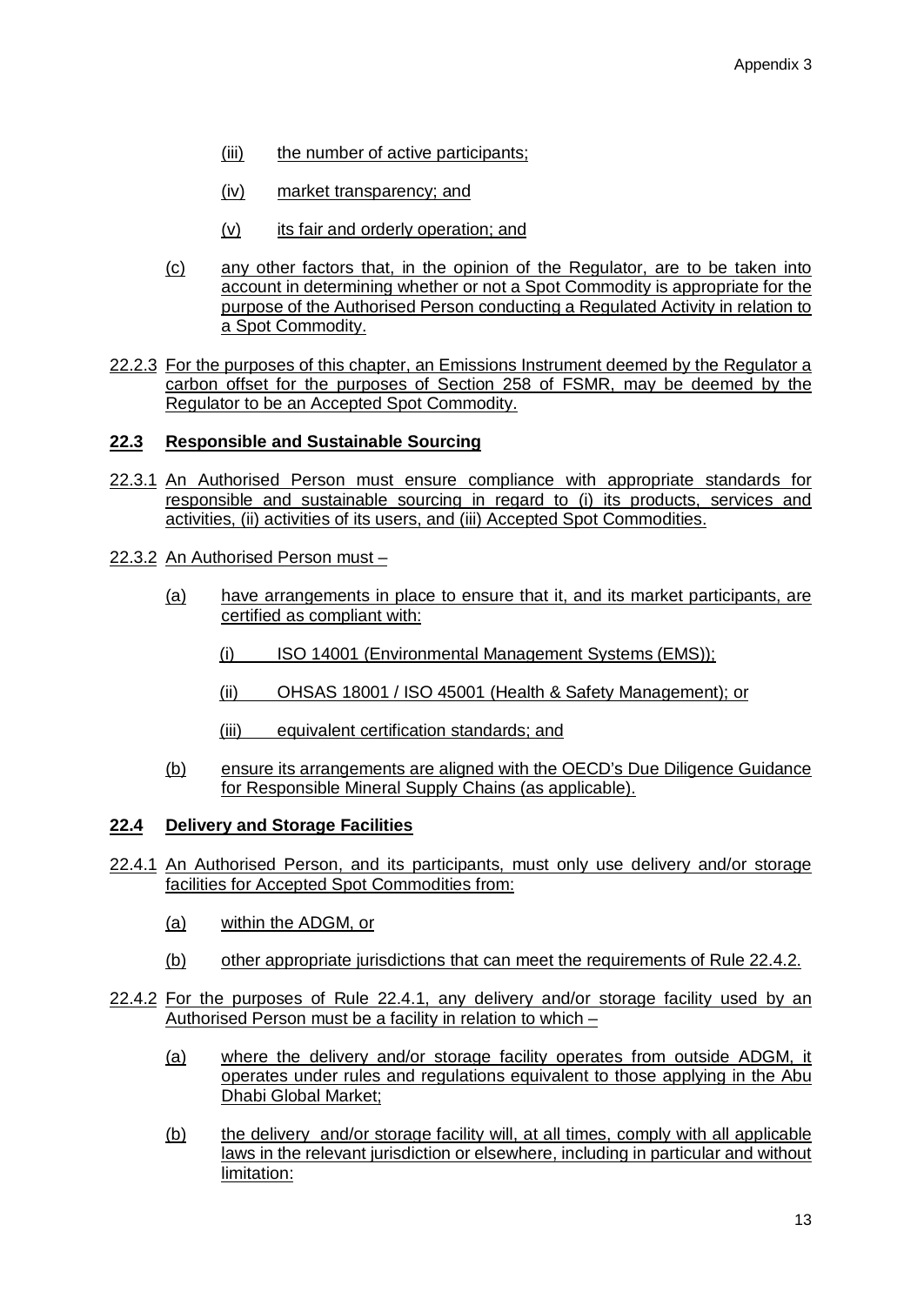- (i) local port conditions;
- (ii) local, national and global customs requirements;
- (iii) local, national and global anticorruption laws;
- (iv) local, national and global taxation requirements; and
- (v) any other applicable rules and regulations;
- (c) the delivery and/or storage facility adheres to:
	- (i) appropriate international standards for storage and delivery mechanisms, including with regard to IOSCO's Good and Sound Practices; and
	- (ii) OHSAS 18001 Health & Safety Management or equivalent certification standards;
- (d) it has appropriate audit and control arrangements in place, in relation to inventories, deliveries and physical infrastructure; and
- (e) it has appropriate insurance arrangements in place to cover operational, security, fraud, natural disasters and other applicable risks.

# **Storage Facilities**

- 22.4.3 An Authorised Person must have arrangements in place for the approval, management, monitoring and control for Accepted Spot Commodities and the storage facilities operated by itself or by third parties, including in relation to:
	- (a) security arrangements;
	- (b) periodic stock reports;
	- (c) periodic inventory audits;
	- (d) dispute resolution procedures where the storage facility materially fails to meet any of its obligations to the title holder;
	- (e) storage or other fees; and
	- (f) rights and obligations in the event of storage facility insolvency, as per the rules, terms, conditions and other obligations of the Authorised Person.

# **Sound Delivery Arrangements**

- 22.4.4 An Authorised Person must have arrangements in place, including with any delivery and/or storage facility it is using, for the approval, management, monitoring and controls for the delivery of Accepted Spot Commodities, including in relation to the:
	- (a) testing techniques and protocols used to determine contractual performance of the Accepted Spot Commodity properties and characteristics;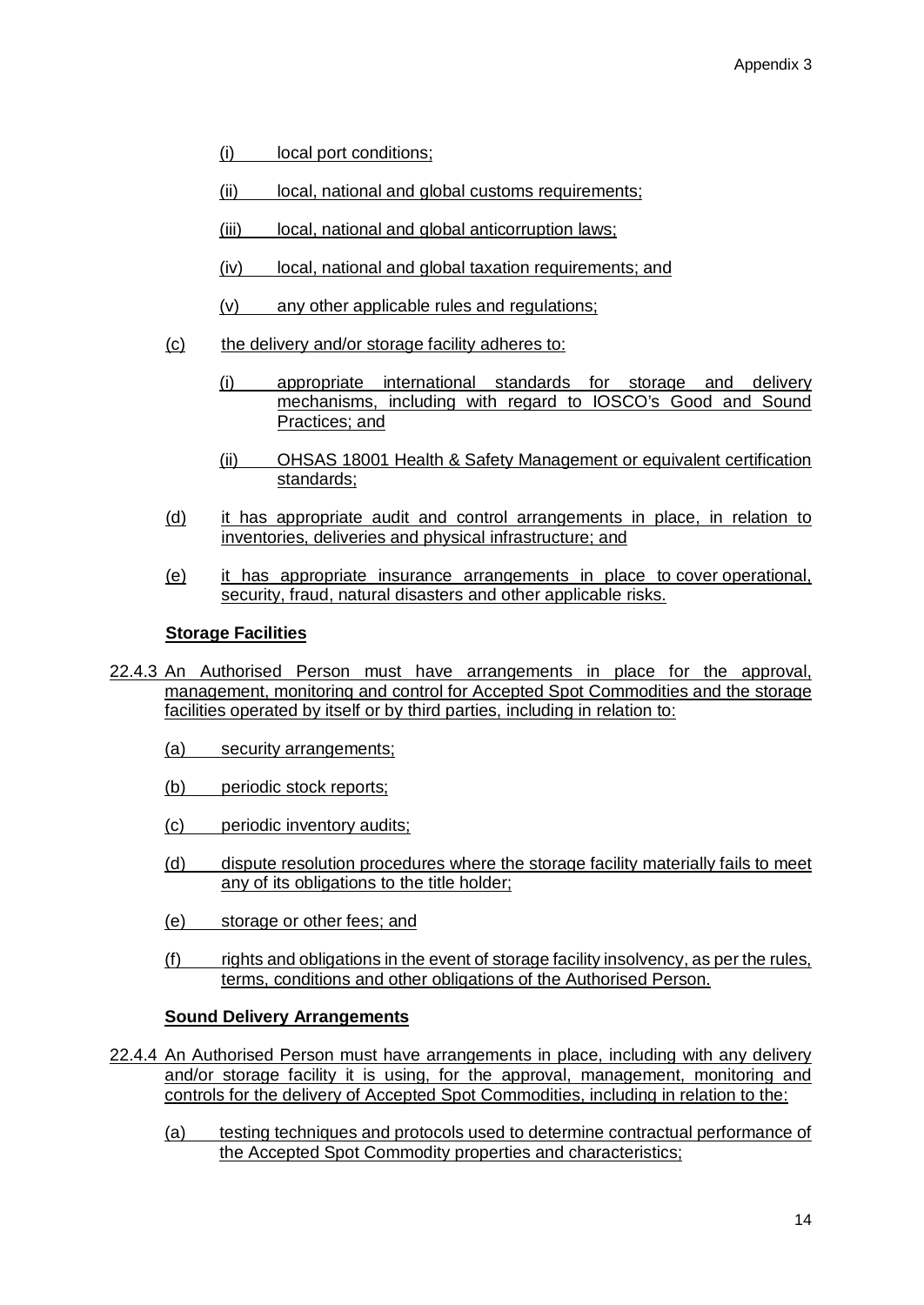- (b) mechanism for adjusting the delivery (settlement) price depending on testing (a), if applicable;
- (c) inclusion or exclusion of taxes and other levies or costs;
- (d) commercial terms of delivery, such as FOB (Free On Board), CIF (Cost, Insurance, Freight), CFR (Cost and Freight), DES (Delivered ex-Ship) and DAP (Delivered-at-Place);
- (e) audit process for accepted product origins and authentication requirements;
- (f) delivery rules and limit determination, review and update; and
- (g) delivery audit and oversight.

# **Delivery Disruption or Dispute**

- 22.4.5 An Authorised Person must have arrangements in place, including with any delivery and/or storage facility it is using, to mitigate the risks of disruption to, or dispute over, the delivery of Accepted Spot Commodities, including in relation to:
	- (a) late delivery or loading of the Accepted Spot Commodity;
	- (b) the method for resolution of a delay in delivery, including alternative loadings, dates or book outs;
	- (c) resolution mechanisms for force majeure events; and
	- (d) a dispute over the quality or condition of the Commodity, that results from a deviation in the Accepted Spot Commodity deliverable specifications.

# **Delivery Underperformance**

- 22.4.6 An Authorised Person must have arrangements in place to determine fair and reasonable compensation due to underperformance against the terms of the Accepted Spot Commodity delivery, in accordance with the terms of the relevant contract or specification, including for parameters such as:
	- (a) logistics, and the inconvenience for the buyer, in the case of a seller failing to perform; or
	- (b) logistics and the inconvenience for the seller in the case of a buyer not performing.

# **22.5 Spot Commodity Title**

- 22.5.1 Where applicable, an Authorised Person must have arrangements in place for the approval, management, monitoring and control for the holding, delivery, and recording of a Spot Commodity Title, including:
	- (a) title specifications;
	- (b) title issuance;
	- (c) title transfer, and history of transfer;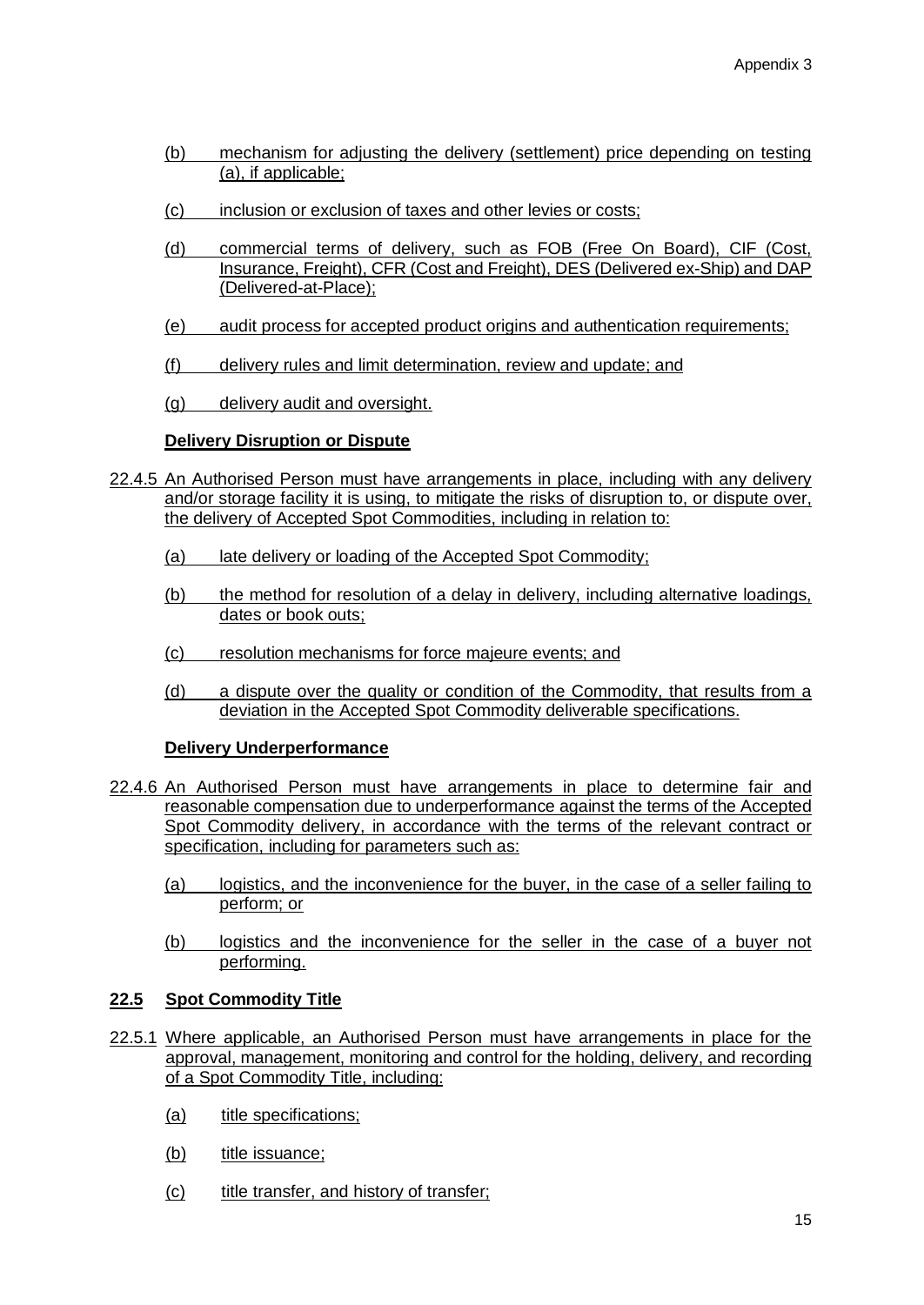- (d) record keeping and periodic reconciliation ; and
- (e) audit and oversight of the Spot Commodity Title arrangements.

# **22.6 International Tax Reporting Obligations**

- 22.6.1 An Authorised Person conducting a Regulated Activity in relation to Accepted Spot Commodities, where applicable, should consider any reporting obligations in relation to, among other things –
	- (a) FATCA, as set out in the Guidance Notes on the requirements of the Intergovernmental Agreement between the United Arab Emirates and the United States, issued by the UAE Ministry of Finance in 2015 and as amended from time to time; and
	- (b) Common Reporting Standards, set out in the ADGM Common Reporting Standard Regulations 2017.

## **22.7 Additional Rules applicable to Operating a Multilateral Trading Facility or an Organised Trading Facility in relation to Accepted Spot Commodities**

- 22.7.1 An Authorised Person that is Operating a Multilateral Trading Facility in relation to Accepted Spot Commodities must comply with the requirements set out in COBS, Chapter 8, save for Rule 8.6.
- 22.7.2 An Authorised Person that is Operating an Organised Trading Facility in relation to Accepted Spot Commodities must comply with the requirements set out in COBS, Chapter 8, save for Rule 8.5.
- 22.7.3 For the purposes of Rules 22.7.1 and 22.7.2, the following references in COBS, Chapter 8 should be read as follows:
	- (a) references to "Investment" or "Investments" shall be read as references to "Spot Commodity" or "Spot Commodities", and
	- (b) references to "Financial Instrument" or "Financial Instruments" (including those in MIR as incorporated by virtue of COBS Rule 8.2.1) shall be read as references to "Accepted Spot Commodity" or "Accepted Spot Commodities" as applicable.
- 22.7.4 An Authorised Person that is Operating a Multilateral Trading Facility or an Organised Trading Facility in relation to Accepted Spot Commodities must comply with the following requirements set out in MIR, Chapter 5 -
	- (a) Rules 5.1 5.3; and
	- (b) Rule 5.4.1, in the circumstances identified in Items 19, 20, 24 (a) and (b), 27, 28, 32, 33, 35, 37, 38, 39, 41, 43, 45, 46, 47, 48, 49, 50, 52, 53, 54, 55, 57, 58, 59, 60, 61 and 62.
- 22.7.5 For the purposes of Rule 22.7.4, all references in MIR to
	- (a) "Recognised Body" or "Recognised Bodies" shall be read as references to "Authorised Person"; and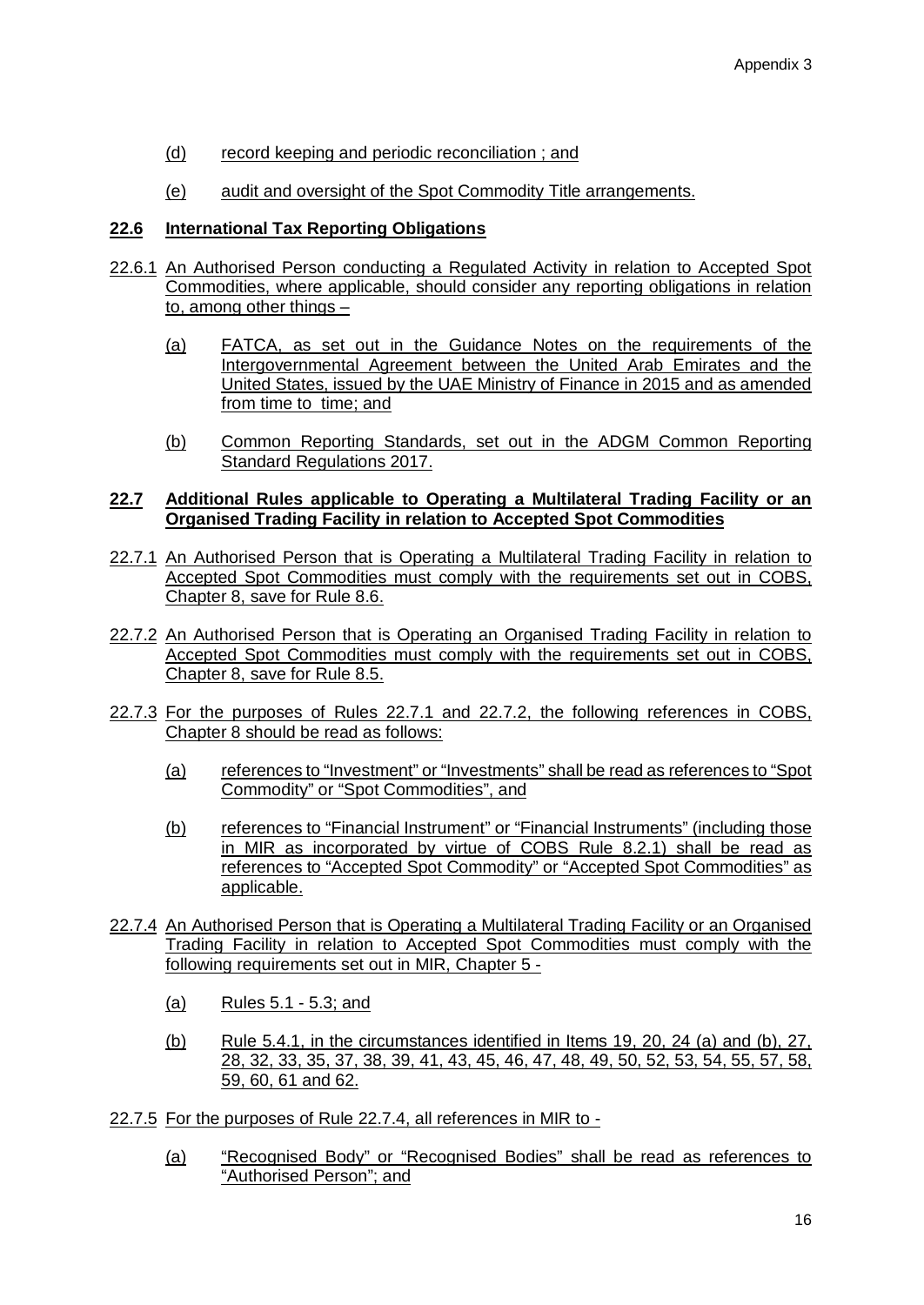- (b) "Financial Instrument" or "Financial Instruments" shall be read as references to "Accepted Spot Commodity" or "Accepted Spot Commodities", as applicable.
- 22.7.6 GEN Rule 5.2.14 shall apply to an Authorised Person Operating a Multilateral Trading Facility or an Organised Trading Facility in relation to Accepted Spot Commodities, and all references to "Investment" shall be read as references to "Accepted Spot Commodities".

# **22.8 Additional Rules applicable to Providing Custody in relation to Accepted Spot Commodities**

- 22.8.1 An Authorised Person that is Providing Custody in relation to Accepted Spot Commodities must comply with the requirements set out in COBS, Chapters 14, 15 and 16.
- 22.8.2 For the purposes of Rule 22.8.1, the following references in Chapters 14, 15 and 16 should be read as follows –
	- (a) references to "Client Assets" shall be read as encompassing "Accepted Spot Commodities"; and
	- (b) references to "Investment" or "Investments", (and, a result, the corresponding references to "Client Investments") shall be read as encompassing "Accepted Spot Commodity" or "Accepted Spot Commodities", as applicable.
- 22.8.3 For the purposes of an Authorised Person that is Providing Custody in relation to Accepted Spot Commodities, the following requirements in COBS, Chapters 14 and 15 shall be read as follows –
	- (a) the reconciliations of the Client Accounts required under COBS Rule
		- (i) 14.2.12(a) shall be carried out at least every week; and
		- $(i)$  14.2.12(d) shall be carried out within 5 days of the date to which the reconciliation relates;
	- (b) all reconciliations required under COBS Rule 15.9.1 shall be conducted at least every week.

# **22.9 Additional Rules for operating an Accepted Spot Commodity Auction Platform**

22.9.1 An Authorised Person may operate a Spot Commodity Auction Platform for the purposes of periodic price discovery of an Accepted Spot Commodity or Spot Commodity Title, subject to the approval of the Regulator and where the Authorised Person satisfies Rules 21.9.2 and 22.9.3.

# **Systems and Controls**

- 22.9.2 An Authorised Person must have adequate arrangements demonstrating that it:
	- (a) can operate a Spot Commodity Auction Platform;
	- (b) can assess, mitigate and manage the risks relating to the performance of a Spot Commodity Auction Platform;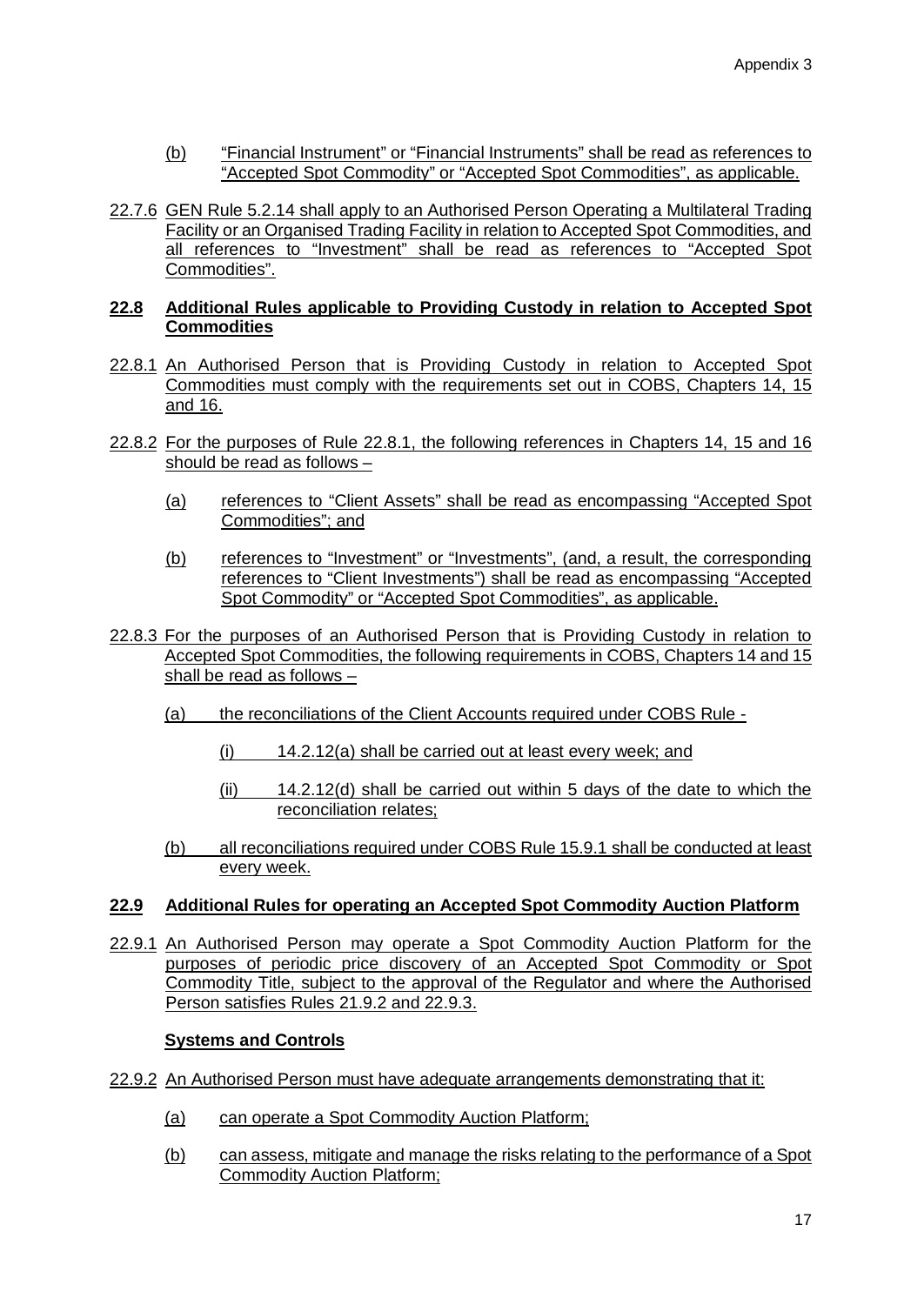- (c) monitors bids made by, and transactions effected by, participants on the Spot Commodity Auction Platform;
- (d) is responsible for, and performs, the full technical operation of the Spot Commodity Auction Platform, including in relation to contingency arrangements for disruption to the Spot Commodity Auction Platform; and
- (e) is responsible for, and operates, the arrangements set out in Rule 22.9.3.

### **Safeguards for Participants**

- 22.9.3 An Authorised Person must ensure that business conducted on a Spot Commodity Auction Platform is conducted in an orderly manner and affords proper protection to participants, including:
	- (a) by way of transparent rules and procedures:
		- (i) to provide for fair and orderly auctions;
		- (ii) to establish objective criteria for the efficient execution of transactions; and
		- (iii) for the settlement of the Accepted Spot Commodity or transfer of the Spot Commodity Title;
	- (b) in regards to the arrangements made for relevant information to be made available to participants on the Spot Commodity Auction Platform;
	- (c) in regards to the arrangements made for recording transactions executed by participants on the Spot Commodity Auction Platform;
	- (d) in regards to the measures adopted to reduce the extent to which the Spot Commodity Auction Platform's facilities can be used for a purpose connected with Market Abuse or Financial Crime, and to facilitate their detection and monitor their influence; and
	- (e) details of fees, costs and other charges, and the basis upon which the Authorised Person will impose those fees, costs and other charges.

# **22.10 Capital Requirements**

- 22.10.1 Where an Authorised Person is conducting:
	- (a) the Regulated Activity of Operating a Multilateral Trading Facility or the Regulated Activity of Operating an Organised Trading Facility in relation to Accepted Spot Commodities, the capital requirements set out in MIR 3.2 (Capital Requirements) shall apply to all the Regulated Activities undertaken by the Authorised Person in relation to Spot Commodities; and
	- (b) For the purposes of this Rule, all references in MIR 3.2 to a "Recognised Investment Exchange" shall be read as references to an "Authorised Person".

# **Guidance**